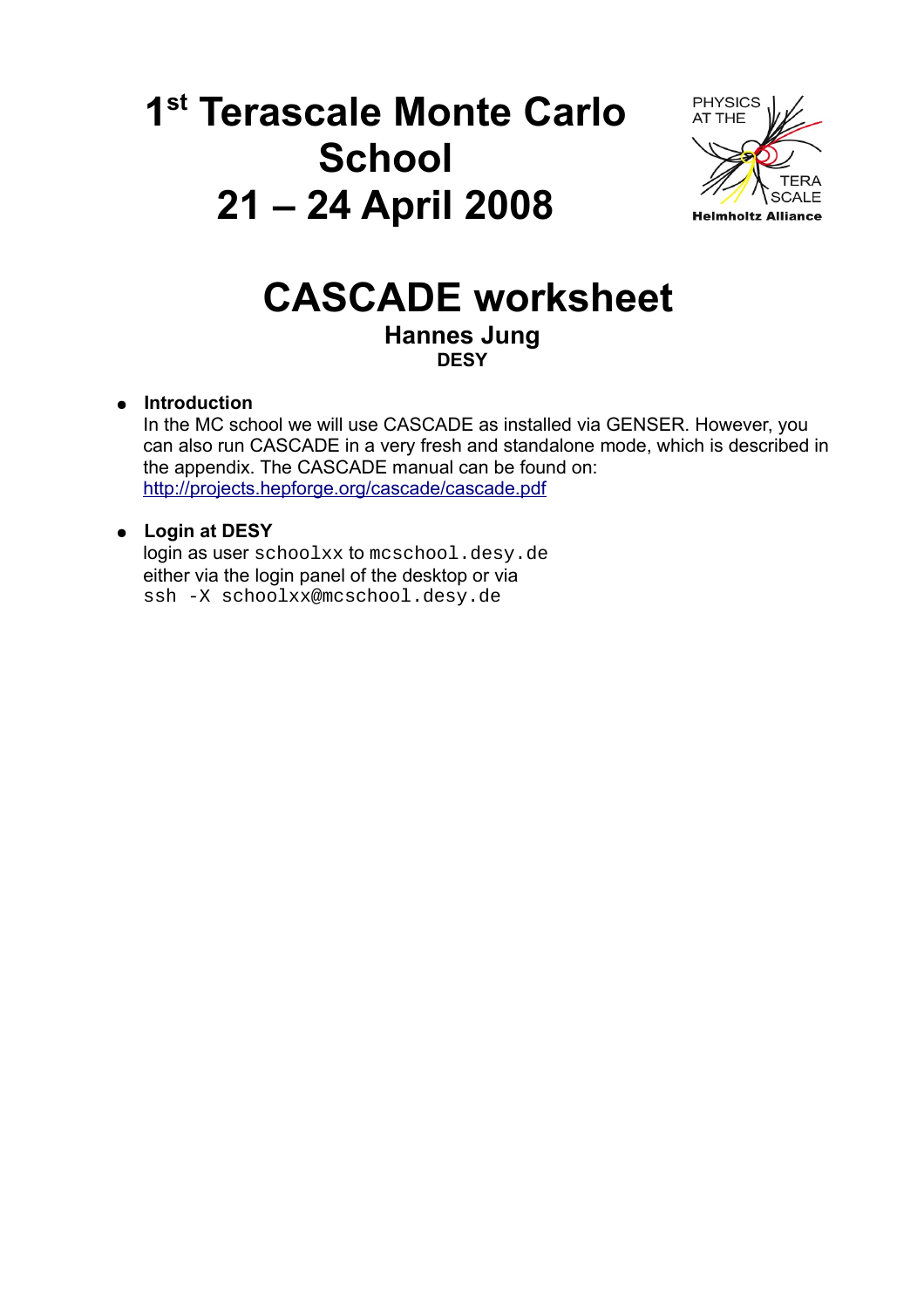### **1) Running CASCADE for MC school (via GENSER)**

The example code for CASCADE is available under:

/afs/desy.de/user/m/mccascad/public/cascade

The description below is also contained in the file README in the same directory. Copy all the files needed to your directory:

cd cd public mkdir cascade cd cascade cp -rp /afs/desy.de/group/alliance/mcg/public/mcschool2008/examples/Cascade/\* .

#### to set all the environment variables, type:

source /afs/desy.de/group/alliance/mcg/public/mcschool2008/libpath.sh

and then type:

make example CascadeToHepMC.exe

#### Now you can run CASCADE with:

example\_CascadeToHepMC.exe < steer\_pp-top

#### The code of example\_CascadeToHepMC.cc is very simple:

```
#include <iostream>
#include "HepMC/PythiaWrapper.h"
#include "CascadeWrapper.h"
#include "HepMC/IO_HEPEVT.h"
#include "HepMC/IO_GenEvent.h"
#include "HepMC/GenEvent.h"
#include "PythiaHelper.h"
extern "C" {
    extern struct {
       int Nevent;
     } steer1_;
}
#define steer1 steer1_
int main() { 
    1/7.......................................... HEPEVT
     // CASCADE uses HEPEVT with 4000 entries and 8-byte floating point
 // numbers. We need to explicitly pass this information to the 
 // HEPEVT_Wrapper.
     //
    HepMC::HEPEVT Wrapper::set max number entries(4000);
     HepMC::HEPEVT_Wrapper::set_sizeof_real(8);
     //
          initPythia();
     //........................................CASCADE INITIALIZATIONS
     //--initialise CASCADE parameters
     call_casini();
     //--read steering file
     call_steer();
     //-- change standard parameters of CASCADE
     call_cascha();
     //-- change standard parameters of JETSET/PYTHIA
     call_pytcha();
     //-- set up for running CASCADE 
     call_cascade();
     //-- print result from integration
     call_caend(1); 
     //
     //........................................EVENT LOOP
     int Nevent = steer1.Nevent;
    for ( int i = 1; i <= Nevent; i++ ) {<br>call_event(); // generate one
                          // generate one event with CASCADE
 }
     //........................................TERMINATION
     // Print out of generated event summary
     call_caend(2);
    // write out some information from Pythia to the screen
          // call_pystat( 1 ); 
     return 0;
}
```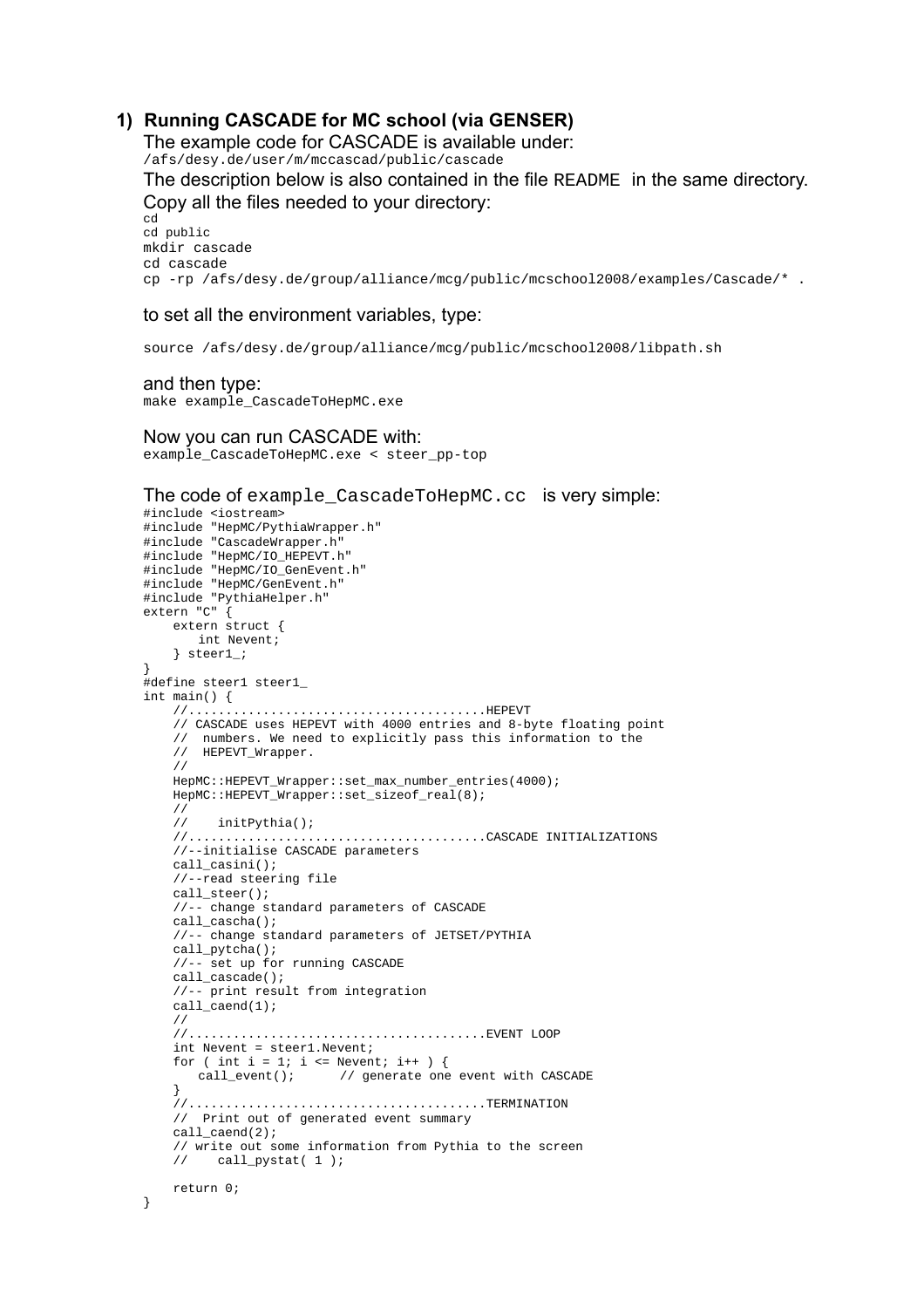## ● **Explanation of steering file:**

The steering file should be self explaining.... However, some of the relevant parameters are given here:

\* +++++++++++++++++ Kinematic parameters +++++++++++++++ \* 'PBE1' 1 0 -7000. ! Beam energy ! 2212: proton  $\begin{array}{cccc}\n \cdot & \text{IRE1'} & 1 & 0 & 1 \\
 \cdot & \cdot & \cdot & \cdot \\
 \cdot & \cdot & \cdot & \cdot \\
 \end{array}$ ! 1: beam 1 has structure \* 'PBE2' 1 0 7000. ! Beam energy 0 2212 ! 2212: proton<br>0 1 ! 0: beam 2 has 'IRE2' 1 0 1 ! 0: beam 2 has no structure \* ! 1: beam 2 has structure \* +++++++++++++++ Hard subprocess selection ++++++++++++++++++ \* 'IPRO' 1 0 11 ! (D=1) \* ! 10: Light quarks \* ! 11: Heavy quarks  $: 102: g g \rightarrow Higgs$ \* 'IHFL' 1 0 6 ! (D=4) produced flavour for IPRO=11 \* ! 4: charm \*  $\qquad \qquad$  1.5: bottom<br>\* 1.6: top \* ! 6: top  $\star$  'PTCU' 1 0 1000. ! (D=0) p\_t \*\*2 cut for process \* \* ++++++++++++ Parton shower and fragmentation ++++++++++++ \* 'NFRA' 1 0 1 ! (D=1) Fragmentation on=1 off=0 \* 'IFPS'  $1 \t 0 \t 3 \t (D=3)$  Parton shower \* ! 0: off ! 1: initial state PS \* ! 2: final state PS ! 3: initial and final state PS \* \* 'IGLU' 1 0 1001 ! (D=1010)Unintegrated gluon density ! 1: CCFM old set JS2001 \* ! 1001: CCFM J2003 set 1 \* ! 1002: CCFM J2003 set 2 \*  $\qquad \qquad$  ! 1003: CCFM J2003 set 3 \* ! 1010: CCFM set A0 ! 1011: CCFM set A0+ ! 1012: CCFM set A0-! 1013: CCFM set A1 ! 1020: CCFM set B0 \* ! 1021: CCFM set B0+ ! 1022: CCFM set B0-! 1023: CCFM set B1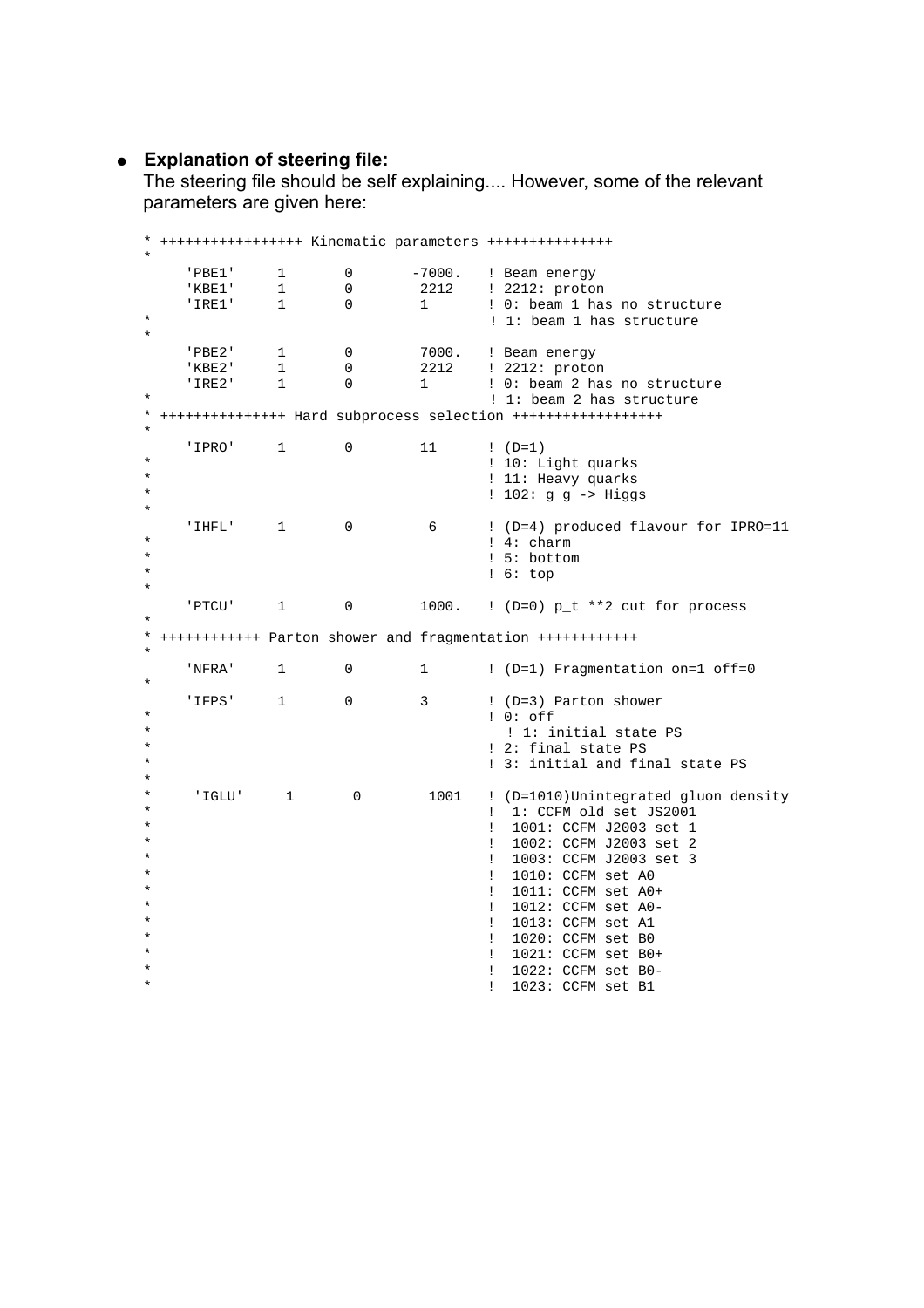### ● **Using the predefined example to generate HEPMC files**

After you have copied everything from /afs/desy.de/group/alliance/mcg/public/mcschool2008/examples/Cascade you should find a example in your directory: example\_CascadeToHepMC.cc

Please read and check what is in: example\_CascadeToHepMC.cc

> As an example, insert in the event loop the following to produce first the HEPEVT event record which then is exported to HEPMC (... a bit complicated, but the easiest way using existing code from PYTHIA):

```
for ( int i = 1; i <= Nevent; i++ ) {
    if ( i%50==1 ) std::cout << "Processing Event Number " 
                        \lt i \lt std::endl;
    call event(); \frac{1}{2} generate one event with CASCADE
    // pythia pyhepc routine convert common PYJETS in common HEPEVT
    call_pyhepc(1);
    HepMC::GenEvent* evt = hepevtio.read next event();
    //
    // add some information to the event
    evt->set_event_number(i);
    evt->set_signal_process_id(11); // IPRO from CASCADE
    // write the event out to the ascii file
    ascii_io << evt;
    //
    // we also need to delete the created event from memory
    delete evt;
   }
```
Now you can analyse the HEPMC event file, which you have generated with CASCADE. An example how tro read in the HEPMC file and to fill to simple histograms is given under:

/afs/desy.de/group/alliance/mcg/public/mcschool2008/examples/HepMC

Just create a new directory on your account:

cd cd public mkdir hepmc cd hepmc cp -rp /afs/desy.de/group/alliance/mcg/public/mcschool2008/examples/HepMC/\* .

Now infile specifies the HEPMC file which you want to analyse. In order to avoid duplicating files and wasting lot of diskspace, just create a soft link: rm infile

ln -s ../cascade/example\_MyCASCADE.dat infile

Now run the program hepmc analysis.exe to read the HEPMC file example MyCASCADE.dat and to fill 2 simple ROOT histograms.

Start ROOT according to the procedure given in the ROOT primer, by selecting then the appropriate hepme histos.root file. Plot and print the 2 Histograms.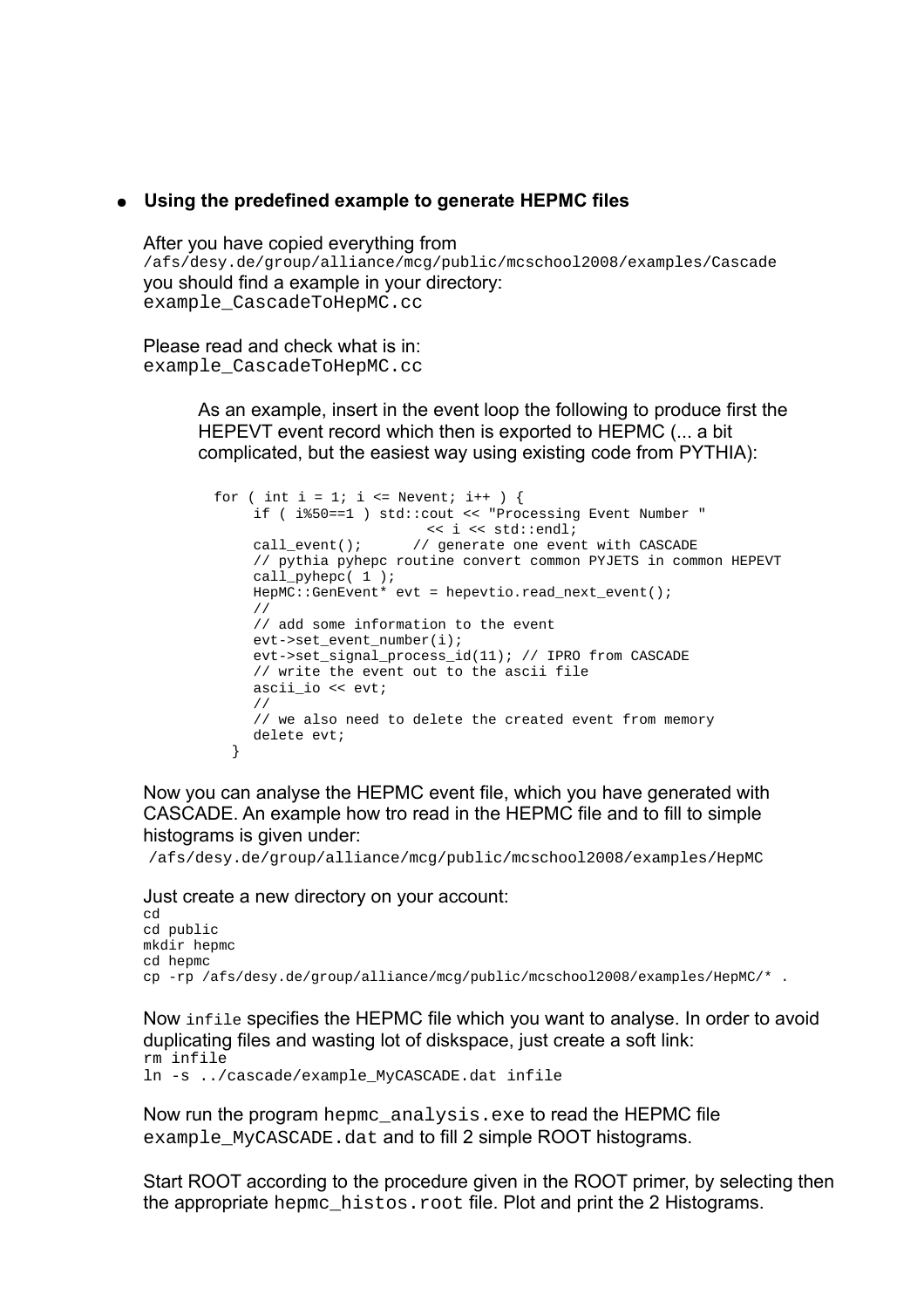# **Physics studies:**

For all studies following, run CASCADE to produce a HEPMC output file (or use the already generated one, to have enough statistics) and analyse the output with the help of the program hepme analysis.exe in

/afs/desy.de/group/alliance/mcg/public/mcschool2008/examples/HepMC

Please copy the files to your cascade directory, and edit the file hepmc\_analysis.cc according to your needs.

- $\bullet$   $\;$  physics to be investigated:  $t\bar{t}\;$  production at the LHC
	- Process Nr for heavy quark production is: IPRO=11. You also need to select, which of the heavy quarks you want to produce, this is done via  $I_{\text{HFL}=6}$  $(top=6, bottom=5 and charm = 4).$
	- $\circ$  find out, where the top quark sits in the event record
		- what are the different entries?
		- $\bullet$  in the program hepmc analysis.cc print a listing of the event record for 5 events (which is already in the code)
		- try to draw the color stings which combine the top quarks with the proton remnants
		- understand how the event record is build, and how to extract information
		- consult the HEPMC primer how to extract infos from the event record
- plot:
	- $\circ \quad p_\perp$ and  $\eta$  of top quark
	- $\circ$  calculate  $p_{\perp}$  of  $t\bar{t}$  pair
	- $\circ$   $\,$  charged particle multiplicity in central region for top events ( $\left|\eta\right|$   $<$   $2.5)$
	- $\circ$   $\,$  charged particle multiplicity in central region ( $\vert \eta \vert < 2.5$ ) also as function of energy deposit in fwd region. Require summed energy in  $6 < \eta < 7$  to be larger than  $E_{fwd}>100,500,1000~{\rm GeV}$

# ● **studies:**

- $\circ$  effect of initial & final state PS on  $p_\perp$  and  $\eta$  of top quark
- $\circ$   $\;$  effect of initial & final state PS on  $p_\perp$  of  $t\bar{t}$  pair
- $\circ$  effect of initial & final state PS on charged particle multiplicity ( $|\eta|$  < 2.5)
- o to switch on/off initial and final state parton shower, user switch IFPS in steering file
- $\circ$  use DGLAP instead of CCFM evolution (via switch ICCFM = 0/1 in steering file) and check the effect of the different initial state parton shower evolution on  $p_\perp$ and  $\eta$  of top quark and the  $p_\perp$  of  $t\bar t$  pair
- $\circ$   $\;$  understand why there is a difference at large  $p_\perp$  of  $t\bar t\,$  pair
- use high statistics sample with already generated files available on /afs/desy.de/group/alliance/mcg/public/mcschool2008/examples/Cascade to study effect at large transverse momenta.
- compare your result using DGLAP and CCFM uPDFs with the distribution obtained from [MC@NLO](mailto:MC@NLO) (hep-ph/0305252)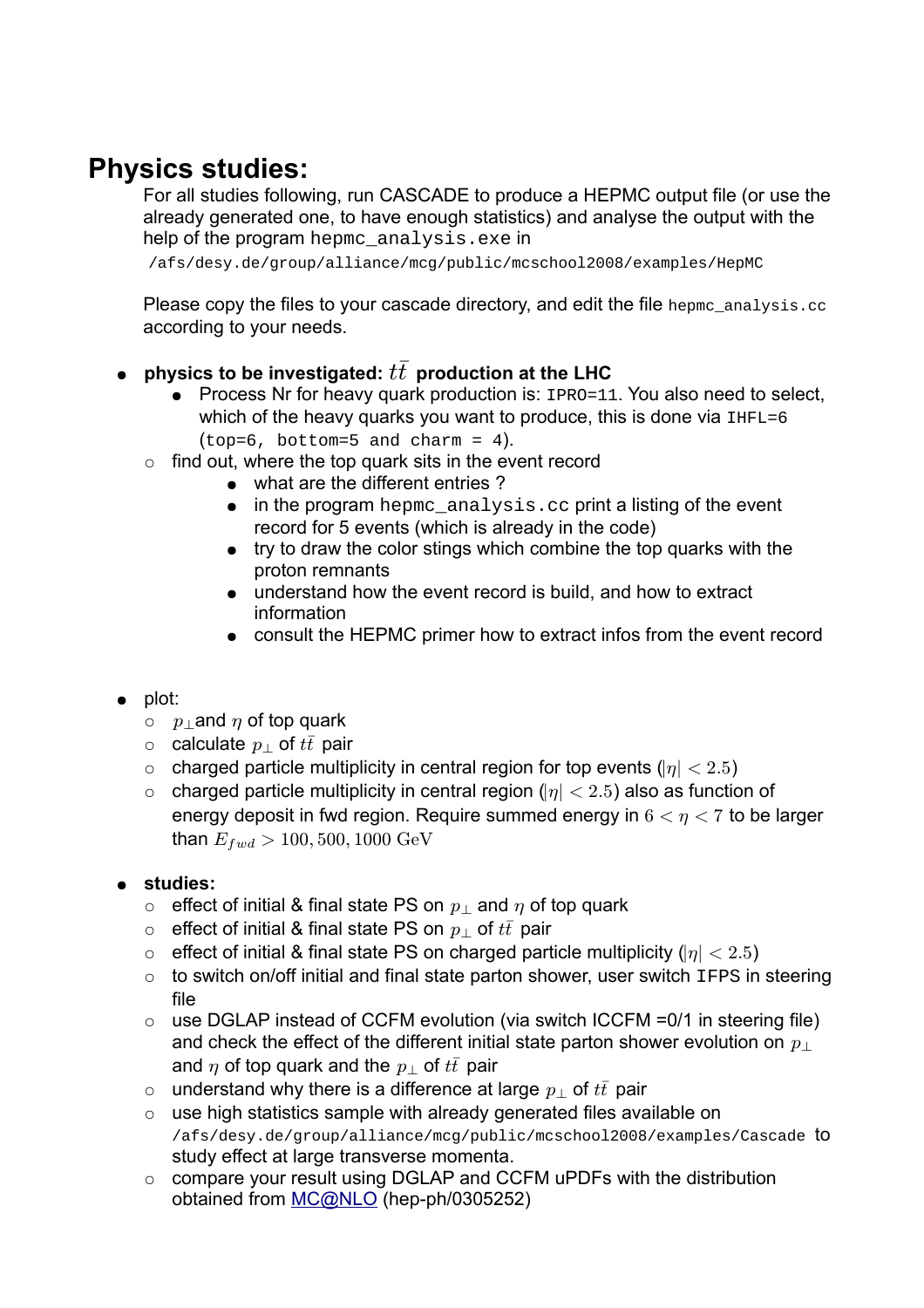- **physics to be investigated: Higgs production at the LHC (if time left, otherwise leave it as a homework exercise)**
	- run Higgs production at LHC (IPRO=102)
	- plot pt of Higgs
	- o effect of initial and final state PS
	- $\circ$  "jet" (high pt parton) multiplicity

# ● **investigation of random number generators**

- CASCADE uses RLUXGO: find a description on the web... cernlib
- $\circ$  check effect on  $p_\perp$  and charged particle multiplicity by changing random number seed
- $\circ$  check effect on  $p_\perp$  and charged particle multiplicity by changing to different luxory levels of the random number generator (what do they mean ?)